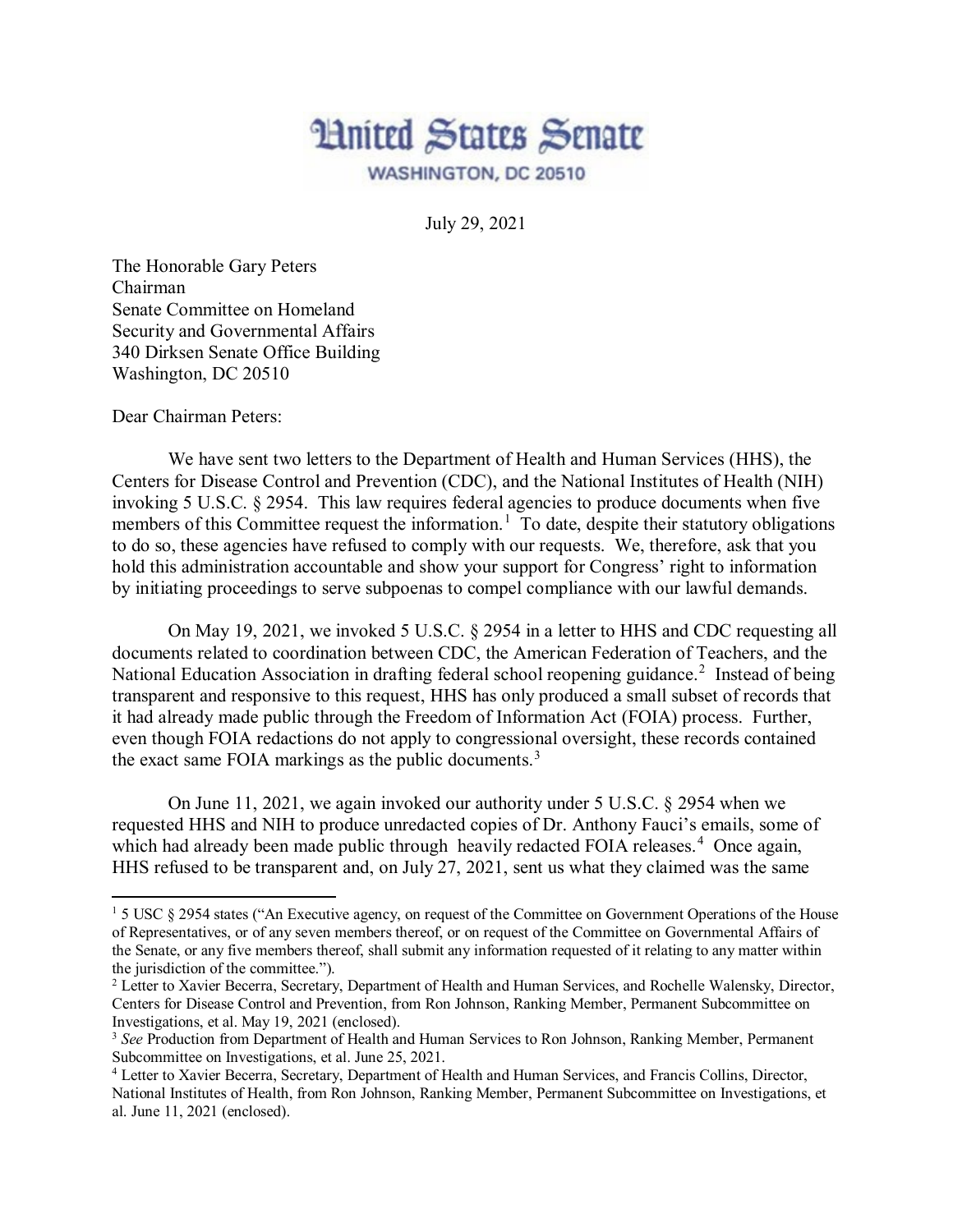The Honorable Gary Peters July 29, 2021 Page 2

 $\overline{\phantom{a}}$ 

heavily redacted documents it already released through the FOIA process.<sup>[5](#page-1-0)</sup> However, after an initial review of the Fauci documents, it appears that HHS may have forgotten to apply at least one FOIA redaction to a paragraph in an email.

On April 18, 2020, Peter Daszak, the president of EcoHealth Alliance, sent Dr. Fauci an email with the subject line: "Thank you for your public comments re COVID-19's origins." Below is an image of that email that HHS produced to a FOIA requestor:<sup>[6](#page-1-1)</sup>

| From:<br>Sent:<br>To:<br>Subject:                                                                                                                                                                                                                                                                                                                                                                                                                                                                                                                                                                                                                                                                                                                                                                                                                                                                         | Fauci, Anthony (NIH/NIAID) [E]<br>Sun, 19 Apr 2020 03:29:42 +0000<br>Peter Daszak<br>RE: Thank you for your public comments re COVID-19's origins     |
|-----------------------------------------------------------------------------------------------------------------------------------------------------------------------------------------------------------------------------------------------------------------------------------------------------------------------------------------------------------------------------------------------------------------------------------------------------------------------------------------------------------------------------------------------------------------------------------------------------------------------------------------------------------------------------------------------------------------------------------------------------------------------------------------------------------------------------------------------------------------------------------------------------------|-------------------------------------------------------------------------------------------------------------------------------------------------------|
| Peter:<br>Many thanks for your kind note.<br>Best regards,<br>Tony                                                                                                                                                                                                                                                                                                                                                                                                                                                                                                                                                                                                                                                                                                                                                                                                                                        |                                                                                                                                                       |
| From: Peter Daszak<br>$(b)$ $(6)$<br>Sent: Saturday, April 18, 2020 9:43 PM<br>To: Morens, David (NIH/NIAID) [E]<br>(b) (6); Fauci, Anthony (NIH/NIAID) [E]<br>(b) (6)<br>Cc: Stemmy, Erik (NIH/NIAID) [E]<br>(b) (6) >; Erbelding, Emily (NIH/NIAID) [E]<br>(b) (6) >; Aleksei Chmura<br>$(b)$ $(6)$<br>Subject: Thank you for your public comments re COVID-19's origins<br>Importance: High<br>Tony (cc'ing David so that you might pass this on to Tony once he has a spare second)<br>As the PI of the R01 grant publicly targeted by Fox News reporters at the Presidential press briefing last<br>night, I just wanted to say a personal thankyou on behalf of our staff and collaborators, for publicly<br>standing up and stating that the scientific evidence supports a natural origin for COVID-19 from a bat-to-<br>human spillover, not a lab release from the Wuhan Institute of Virology. |                                                                                                                                                       |
|                                                                                                                                                                                                                                                                                                                                                                                                                                                                                                                                                                                                                                                                                                                                                                                                                                                                                                           | $(b)$ $(7)(A)$                                                                                                                                        |
|                                                                                                                                                                                                                                                                                                                                                                                                                                                                                                                                                                                                                                                                                                                                                                                                                                                                                                           | From my perspective, your comments are brave, and coming from your trusted voice, will help dispel<br>the myths being spun around the virus' origins. |
| Once this pandemic's over I look forward thanking you in person and let you know how important your<br>comments are to us all.                                                                                                                                                                                                                                                                                                                                                                                                                                                                                                                                                                                                                                                                                                                                                                            |                                                                                                                                                       |
| Cheers,                                                                                                                                                                                                                                                                                                                                                                                                                                                                                                                                                                                                                                                                                                                                                                                                                                                                                                   |                                                                                                                                                       |
| Peter                                                                                                                                                                                                                                                                                                                                                                                                                                                                                                                                                                                                                                                                                                                                                                                                                                                                                                     |                                                                                                                                                       |

<span id="page-1-0"></span><sup>5</sup> *See* Production from Department of Health and Human Services to Ron Johnson, Ranking Member, Permanent Subcommittee on Investigations, et al. July 27, 2021.

<span id="page-1-1"></span><sup>6</sup> Email from Peter Daszak, President, EcoHealth Alliance, to Anthony Fauci, Director, National Institute for Allergy and Infectious Diseases, Apr. 18, 2020, available at https://www.documentcloud.org/documents/20793561-leopoldnih-foia-anthony-fauci-emails. (containing redactions pursuant to FOIA exemption  $(b)(7)(a)$ ).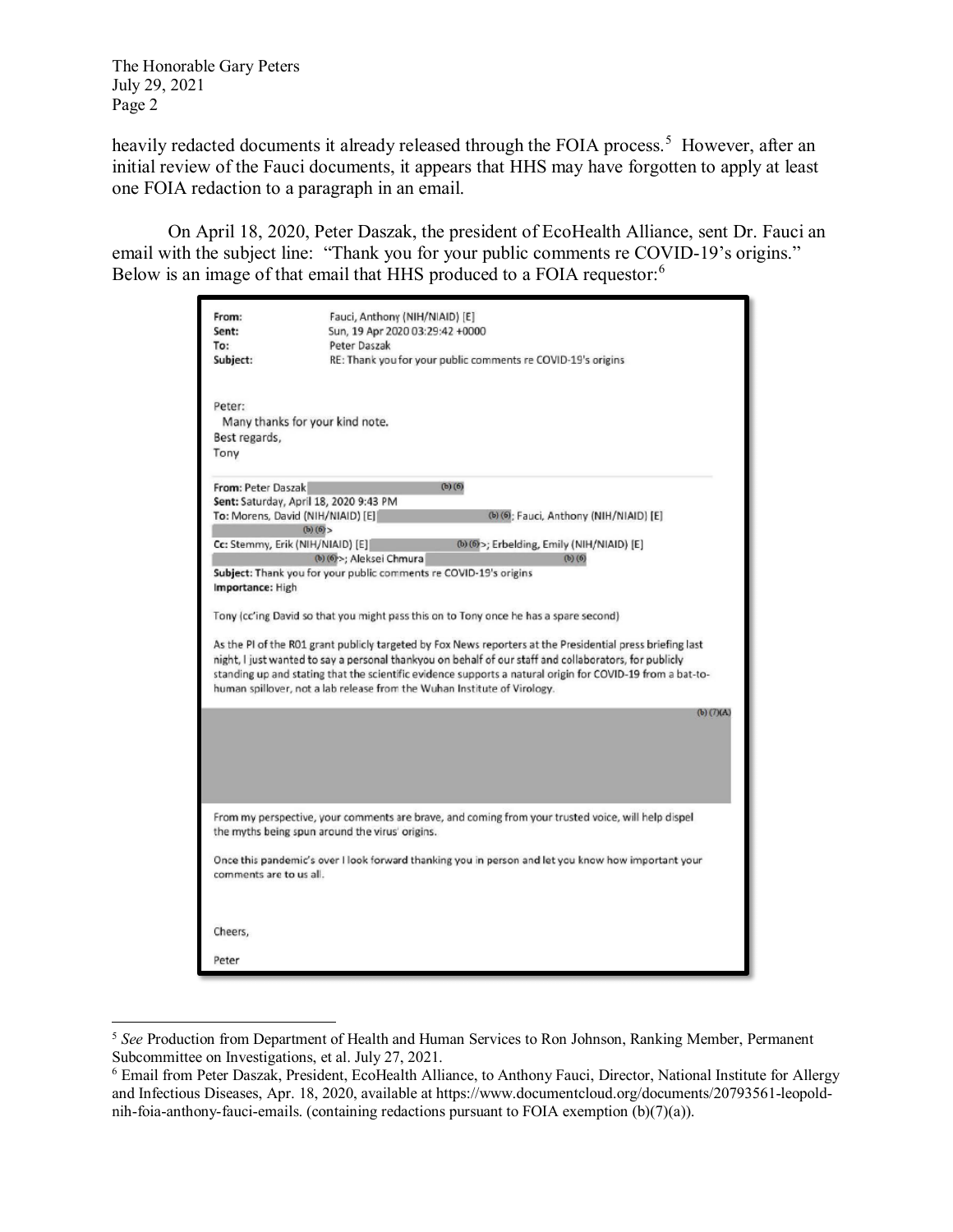The Honorable Gary Peters July 29, 2021 Page 3

In this public FOIA document, HHS redacted an entire paragraph in Daszak's email claiming that it contains records related to an open law enforcement investigation.[7](#page-2-0)

However, in the documents HHS produced to us, this paragraph was unredacted, exposing the information HHS previously shielded from the American people. The paragraph stated:<sup>[8](#page-2-1)</sup>

It's been a very hard few months as these conspiracy theorists have gradually become politicized and hardened in their stance. Especially because the work we've been doing in collaboration with Chinese virologists has given us incredible insight into the risks that these viruses represent, so that we can directly help protect our nation from bat-origin coronaviruses. We're fighting to keep the communications open with our Chinese colleagues, so that we can better address future pandemics like COVID-19.

The paragraph above does not appear to contain any information that "could reasonably be expected to interfere with [law] enforcement proceedings."<sup>[9](#page-2-2)</sup> This example calls into question HHS's redaction process not only for FOIA requests from the public but also for documents produced to Congress.

For example, in both the public FOIA production and HHS's production to our letter, HHS redacted nearly the entirety of a February 1-2, 2020 email chain where Dr. Fauci, NIH officials, and non-government scientists detailed their discussion on a February 1, 2020 teleconference on COVID-19.<sup>10</sup> HHS claims that these FOIA redactions are necessary to protect deliberative information.<sup>11</sup> However, given the inappropriate FOIA redaction applied in the example above, how can anyone trust that HHS's assertion is valid? Moreover, no FOIA redactions should ever appear in documents that are meant to be responsive to congressional oversight.

Despite repeated outreach from staff to engage in the required accommodations process, HHS has refused to confirm whether a search for responsive documents has even occurred. Further, these agencies have also refused to provide our offices any justification as to why they produced documents to the Committee containing FOIA markings and redactions.

These agencies' apparent contempt for legitimate congressional oversight and the law is unacceptable. This administration cannot be allowed to ignore congressional oversight nor determine what information is fit for Congress' review. We must ensure that all federal agencies are fully transparent and responsive to this Committee's requests, particularly when the members

 $\overline{a}$ 

<span id="page-2-0"></span><sup>&</sup>lt;sup>7</sup> FOIA Exemption  $(b)(7)(A)$  shields from publication "records or information complied for law enforcement purposes, but only to the extent that the production of such law enforcement records or information could reasonably be expected to interfere with enforcement proceedings."  $5 \text{ U.S.C.} \$  $552(b)(7)(a)$ .

<span id="page-2-1"></span><sup>&</sup>lt;sup>8</sup> Production from Department of Health and Human Services to Ron Johnson, Ranking Member, Permanent Subcommittee on Investigations, July 27, 2021, JohNIH-00002151.

<span id="page-2-2"></span> $9$  5 U.S.C. § 552(b)(7)(a).

<span id="page-2-3"></span><sup>10</sup> *Id.* at JohNIH-00001264-00001274.

<span id="page-2-4"></span> $115$  U.S.C. § 552(b)(5).